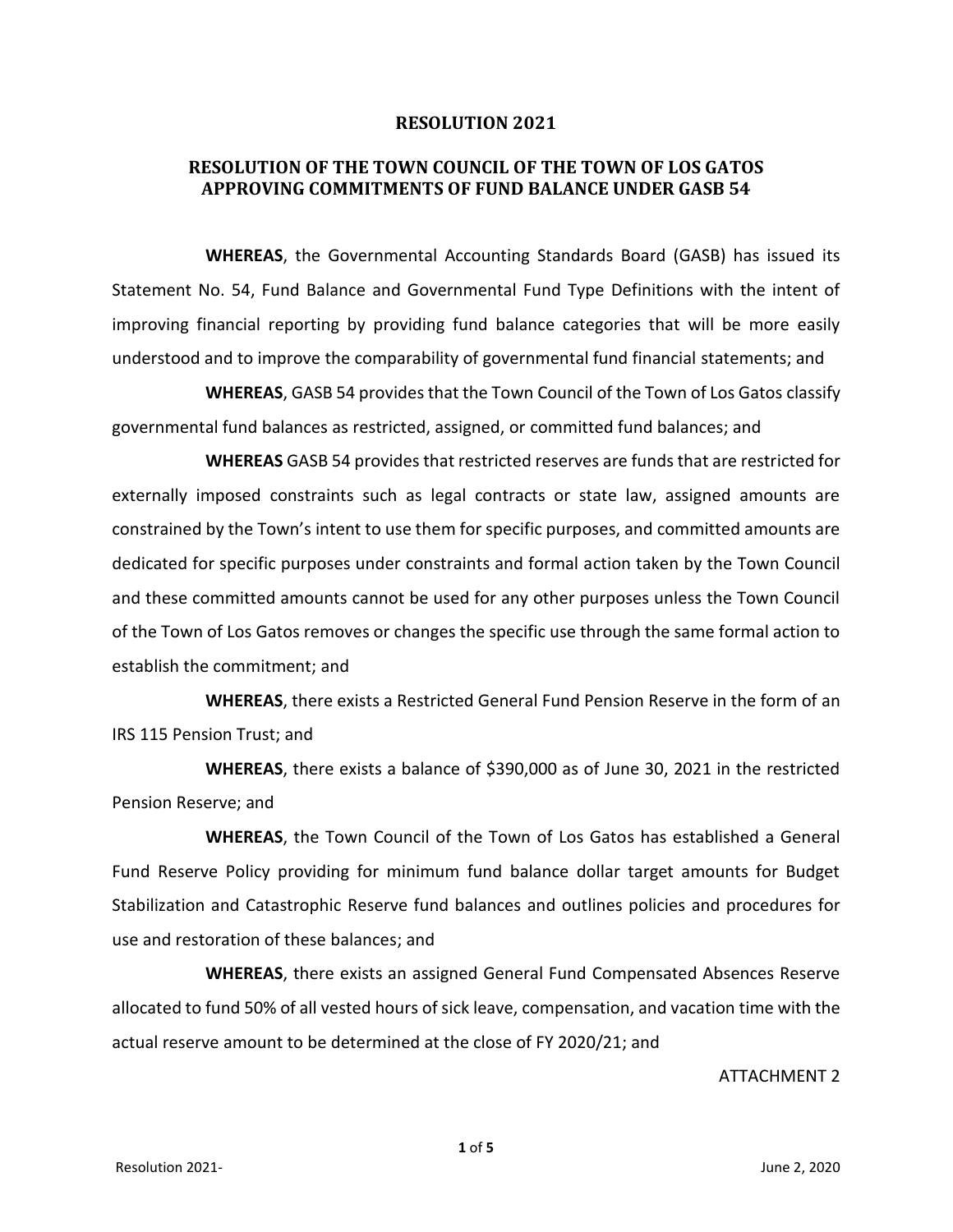**WHEREAS**, there exists an assigned Capital/Special Projects Reserve to fund key infrastructure and capital/special projects as identified in the Town's five-year Capital Improvement Plan, and/or other Council priorities; and

**WHEREAS**, there exists an assigned authorized Carry Forward Reserve for materials and services on approved purchase order and contracts which were issued but not finalized or fulfilled as of the end of the fiscal year but for which funds will be carried forward to the following fiscal year. Actual reserve balance will be established at the close of FY 2020/21; and

**WHEREAS**, in June 2016, the Town Council established the committed Pension/OPEB Reserve to provide funding toward pension and Other Post-Employment Benefits (OPEB) unfunded obligations by placing discretionary amounts to the reserve with formal Council action and transferring available year-end surpluses based on the General Fund Reserve Policy; and

**WHEREAS**, on November 6, 2018, the Town Council provided direction to establish an unassigned Surplus Property Revenue General Fund Reserve that any monies received from the sale of the property located on Winchester Boulevard and any monies received from the sale of future surplus property be placed in this reserve, and the provisions for the reserve specifically indicate that Council may, at its discretion, distribute those funds as it deems appropriate; and

**WHEREAS,** there exists an assigned approximately \$1,200,000 balance in the Surplus Property Reserve.

**WHEREAS**, on May 18, 2021 the Town Council Town determined the use of the \$1.2 Million in the Surplus Property Reserve (Winchester property sale proceeds) be for capital purposes; and

**WHEREAS**, The Town Council established the assigned Sustainability Reserve in FY 2008/09 by closing the Solid Waste Management fund and placing the initial residual balance dedicated for conservation, recycling, and sustainability; and

**WHEREAS**, there exists an excess balance of \$140,553 as of June 30, 2021 in the assigned Sustainability Reserve; and

**WHEREAS**, there exists an assigned Market Fluctuation Reserve that represent fund balance amounts for unrealized investment gains that have been recorded as investment

**2** of **5**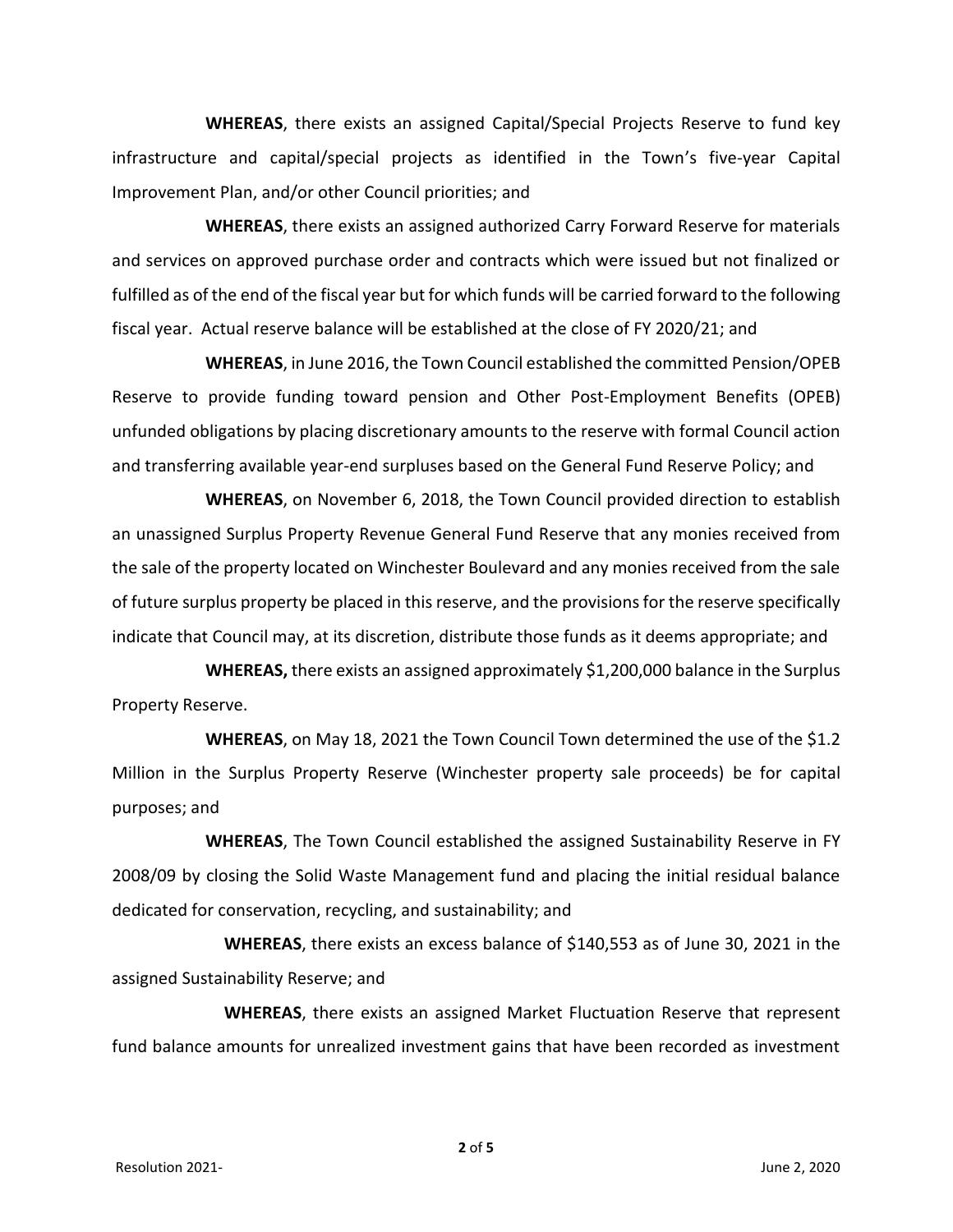income in the financial statements in accordance with the requirements of GASB 31 in the amount of \$1,218,732, actual reserve balance will be established at the close of FY 2020/21; and

**WHEREAS**, there exists an assigned Measure G 2018 District Sales Tax Reserve to track receipt and use of the 1/8 cent district tax funds collected by the Town; and

**WHEREAS,** the Town Council has determined the use of Measure G accumulated and future proceeds to be 50% for operating expenditures and 50% for capital purposes; and

**WHEREAS**, the \$1,051,046 (50% of the June 30, 2020 accumulated balance and 50% of the estimates FY 2020/21 proceeds) transfer from the Measure G District Sales Tax Reserve to the General Fund Appropriated Reserves provides funding capital projects; and

**WHEREAS**, there is anticipated to be an excess balance of \$482,159 as of June 30, 2021 in the assigned Measure G District Sales Tax Reserve, and that the actual balance will be determined at the close of FY 2020/21 and will be used for capital purposes; and

**WHEREAS**, the \$550,000 transfer from the Capital/Special Project Reserve to the General Fund Appropriated Reserve provides funding to the five-year capital plan; and

**WHEREAS**, the Town Council established the assigned Open Space reserve in the FY 1998/99 to be used for the preservation of open space, connection of open space trails, the definition of the southern boundary of the Town with passive open space, and protection of unique natural features; and

**WHEREAS**, there exists an excess balance of \$410,000 as of June 30, 2021 in the assigned Open Space Reserve; and

**WHEREAS**, there is exists an assigned American Recovery Act (ARPA) Reserve to collect the anticipated proceeds less Council authorized use of ARPA revenue per US Treasury Interim ruling for revenue replacement and other one-time uses, estimated June 30, 2022 balance is \$1,656,732, and the actual reserve balance will be determined at the close of the FY 2020/21 fiscal year; and

**WHEREAS**, there exists an assigned Market Fluctuation Reserve that represent fund balance amounts for unrealized investment gains that have been recorded as investment income in the financial statements in accordance with the requirements of GASB 31 in the

**3** of **5**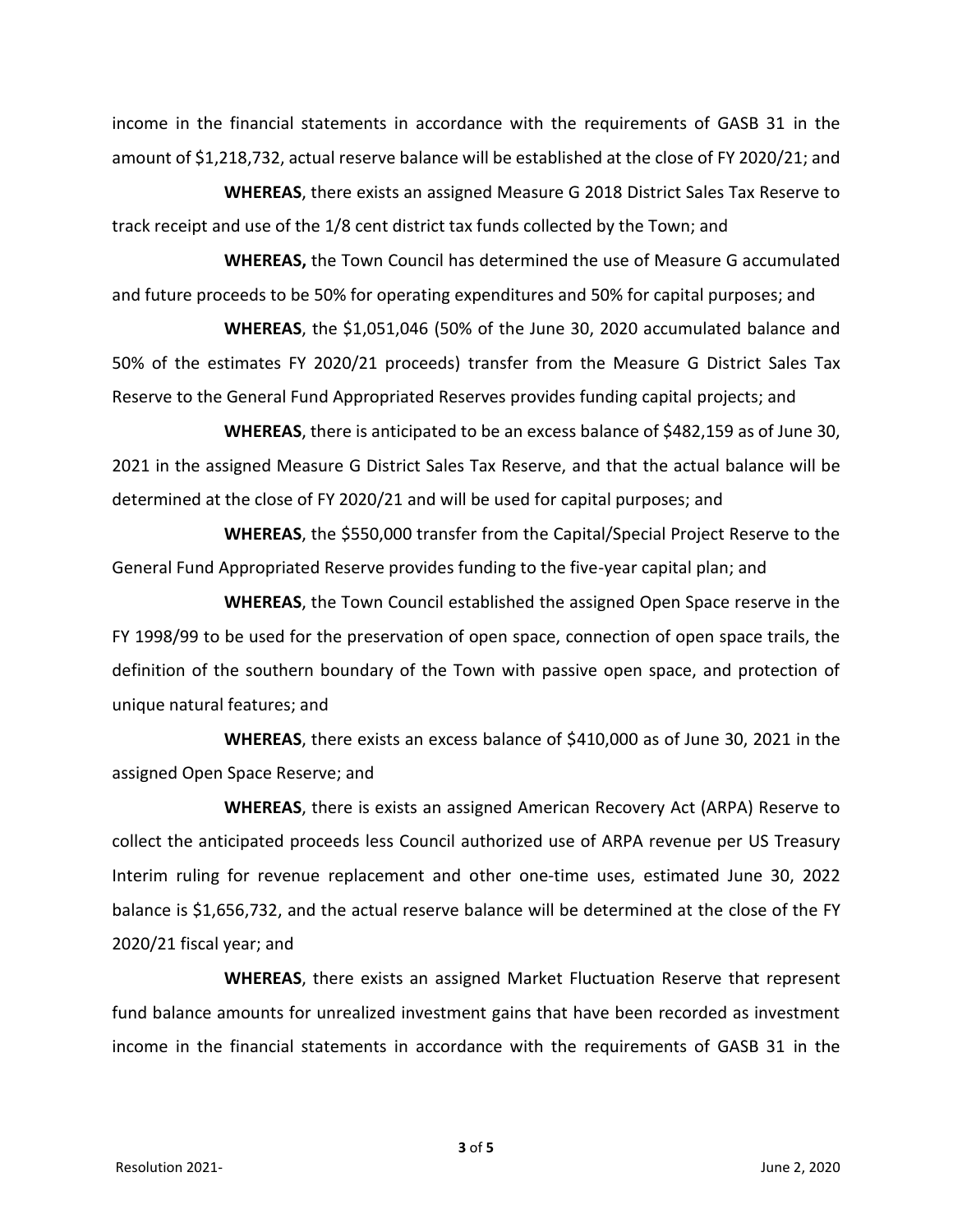amount of \$1,218,732, and the actual reserve balance will be established at the close of FY 2020/21; and

**NOW, THEREFORE, THE TOWN COUNCIL OF THE TOWN OF LOS GATOS DOES HEREBY RESOLVE** that the following estimated Pension, Budget Stabilization, Catastrophic, Pension/OPEB, Capital/Special Projects, Compensated Absences; Measure G District Sales Tax, Surplus Property Revenue, Market Fluctuations, Sustainability, Open Space, and ARPA Reserves as of June 30, 2021 and as of June 30, 2022 as restricted, assigned, unassigned or formally committed as follows:

|                                  | Actual<br><b>General Fund</b><br><b>Reserves</b><br>June 30, 2020 |           | FY 2020/21<br>Budget, GF<br>Reserve<br>Policy, and<br>this<br><b>Resolution</b><br>Approved<br>Increase |                                           | FY 2020/21<br><b>Budget, GF</b><br>Reserve<br>Policy, and<br>this<br><b>Resolution</b><br>Approved<br>(Decrease) |               | Estimated<br><b>General Fund</b><br><b>Reserves</b><br>June 30, 2021 |           | FY2021/22<br><b>Budget</b><br><b>Resolution</b><br>Approved<br>Increase |           | FY 2021/22<br><b>Budget</b><br>Resolution<br>Approved<br>(Decrease) | <b>Estimated</b><br><b>General Fund</b><br><b>Reserves</b><br>June 30, 2022 |           |
|----------------------------------|-------------------------------------------------------------------|-----------|---------------------------------------------------------------------------------------------------------|-------------------------------------------|------------------------------------------------------------------------------------------------------------------|---------------|----------------------------------------------------------------------|-----------|-------------------------------------------------------------------------|-----------|---------------------------------------------------------------------|-----------------------------------------------------------------------------|-----------|
| <b>Restricted Fund Balances</b>  |                                                                   |           |                                                                                                         |                                           |                                                                                                                  |               |                                                                      |           |                                                                         |           |                                                                     |                                                                             |           |
| Pension                          | \$                                                                | 669,978   | Ŝ.                                                                                                      |                                           | Ś                                                                                                                | (669, 978)    | \$                                                                   |           | Ś                                                                       | 390,000   |                                                                     | \$                                                                          | 390,000   |
| <b>Committed Fund Balances</b>   |                                                                   |           |                                                                                                         |                                           |                                                                                                                  |               |                                                                      |           |                                                                         |           |                                                                     |                                                                             |           |
| <b>Budget Stabilization</b>      |                                                                   | 5,427,603 | Ŝ.                                                                                                      | 32,882 \$                                 |                                                                                                                  |               |                                                                      | 5,460,485 |                                                                         |           |                                                                     |                                                                             | 5,460,485 |
| Catastrophic                     |                                                                   | 5,427,603 |                                                                                                         | 32,882                                    |                                                                                                                  |               |                                                                      | 5,460,485 |                                                                         |           |                                                                     |                                                                             | 5,460,485 |
| Pension/OPEB                     |                                                                   | 4,532,500 |                                                                                                         |                                           |                                                                                                                  | (4,532,500)   |                                                                      |           |                                                                         |           |                                                                     |                                                                             |           |
| <b>Assigned Fund Balances</b>    |                                                                   |           |                                                                                                         |                                           |                                                                                                                  |               |                                                                      |           |                                                                         |           |                                                                     |                                                                             |           |
| Capital/Special Projects         |                                                                   | 8,787,958 |                                                                                                         |                                           |                                                                                                                  | (4, 236, 551) |                                                                      | 4,551,407 |                                                                         |           | (550,000)                                                           |                                                                             | 4,001,407 |
| <b>Compensated Absences</b>      |                                                                   | 1,539,408 |                                                                                                         |                                           |                                                                                                                  |               |                                                                      | 1,539,408 |                                                                         |           |                                                                     |                                                                             | 1,539,408 |
| Open Space                       |                                                                   | 410,000   |                                                                                                         |                                           |                                                                                                                  |               |                                                                      | 410,000   |                                                                         |           |                                                                     |                                                                             | 410,000   |
| Sustainability                   |                                                                   | 140,553   |                                                                                                         |                                           |                                                                                                                  |               |                                                                      | 140,553   |                                                                         |           |                                                                     |                                                                             | 140,553   |
| <b>Market Fluctuations</b>       |                                                                   | 1,218,732 |                                                                                                         |                                           |                                                                                                                  |               |                                                                      | 1,218,732 |                                                                         |           |                                                                     |                                                                             | 1,218,732 |
| Measure G District Sale Tax      |                                                                   | 1,181,162 |                                                                                                         | 460,465                                   |                                                                                                                  | (590, 581)    |                                                                      | 1,051,046 |                                                                         | 482,160   | (1,051,046)                                                         |                                                                             | 482,159   |
| Carryover Encumbrances           |                                                                   |           |                                                                                                         |                                           |                                                                                                                  |               |                                                                      |           |                                                                         |           |                                                                     |                                                                             |           |
| Surplus Property Revenue Reserve |                                                                   |           |                                                                                                         | 1,200,000                                 |                                                                                                                  |               |                                                                      | 1,200,000 |                                                                         |           | (1,200,000)                                                         |                                                                             |           |
| American Recvovery Act (ARPA)    |                                                                   |           |                                                                                                         | 2,844,315                                 |                                                                                                                  | (1,777,910)   |                                                                      | 1,066,405 |                                                                         | 2,844,315 | (2, 253, 988)                                                       |                                                                             | 1,656,732 |
|                                  | Designated One-Time Use of Reserves during FY 2021/22             |           |                                                                                                         |                                           |                                                                                                                  |               |                                                                      |           |                                                                         |           |                                                                     |                                                                             |           |
|                                  | <b>ARPA</b>                                                       |           |                                                                                                         |                                           |                                                                                                                  |               |                                                                      |           |                                                                         |           |                                                                     |                                                                             | 2,253,988 |
|                                  |                                                                   |           |                                                                                                         | Transfer to the Capital Projects (GFAR)** |                                                                                                                  |               |                                                                      |           |                                                                         |           |                                                                     |                                                                             | 2,801,046 |
|                                  |                                                                   |           | <b>Total</b>                                                                                            |                                           |                                                                                                                  |               |                                                                      |           |                                                                         |           |                                                                     |                                                                             | 5,055,034 |